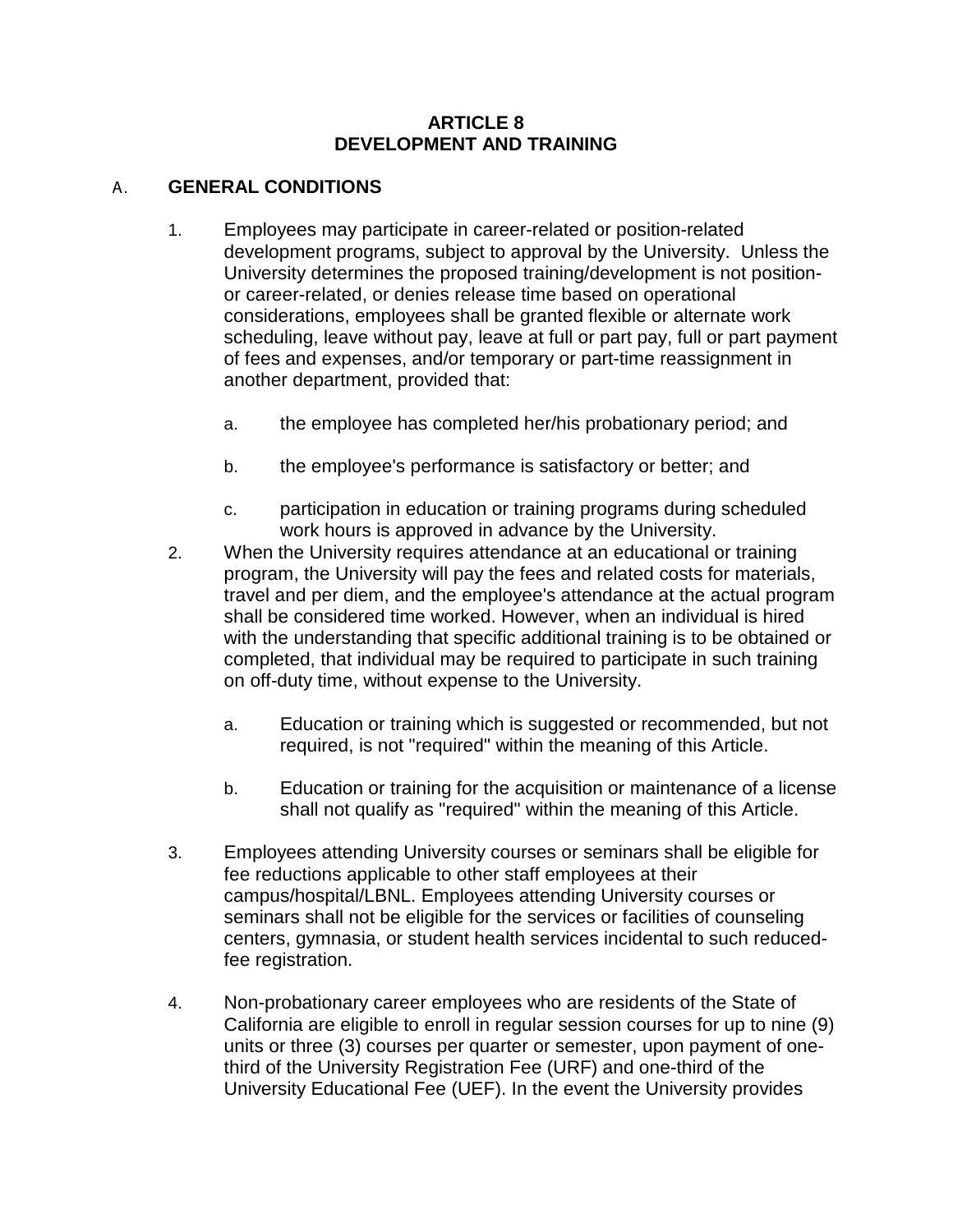additional URF and UEF reductions to other eligible staff employees, the employees in this unit shall receive such fee reductions, to the same degree that other staff employees are so eligible.

- 5. Eligibility for discounts for other University of California courses and programs, including University Extension courses, are at the sole discretion of the University.
- 6. Campus/hospital/LBNL staff training programs shall be available to employees covered by this Agreement to the same extent they are provided to all other staff employees.
- 7. Nothing contained in this Agreement will preclude the University from granting additional training and career development opportunities.
- 8. In the event the University establishes new training programs open to all staff employees, bargaining unit employees shall be eligible to participate in such programs to the same degree as other staff employees.

# B. **RELEASE TIME AND SCHEDULING**

- 1. An employee who has completed the probationary period who wishes to participate in a development program during work time shall request advance approval in accordance with departmental procedures. On completion of the program, the employee may be required to submit verification of successful completion of the program and attendance at the program. Participation in educational or training programs during scheduled work hours must be approved by the University in advance. Such leaves must not interfere with staffing requirements.
- 2. A non-probationary employee is eligible for up to forty (40) hours of paid release time for job-related training per calendar year, prorated based on appointment rate. Except as described below, such paid release time may not be accumulated or carried over from year to year, and must be scheduled according to staffing requirements. Training courses provided by the University shall be included in the forty (40) hours. Time spent, if any, in career-related training programs shall count against the forty (40) hours.

No later than November 1 of any year, an employee may submit a written request in accordance with departmental procedures to carry over paid release time for job-related training. Such requests will be considered on a case by case basis and shall not be unreasonably denied. Any hours approved for carry over must be used within one (1) calendar year.

3. The provisions of Section B do not apply to home study courses.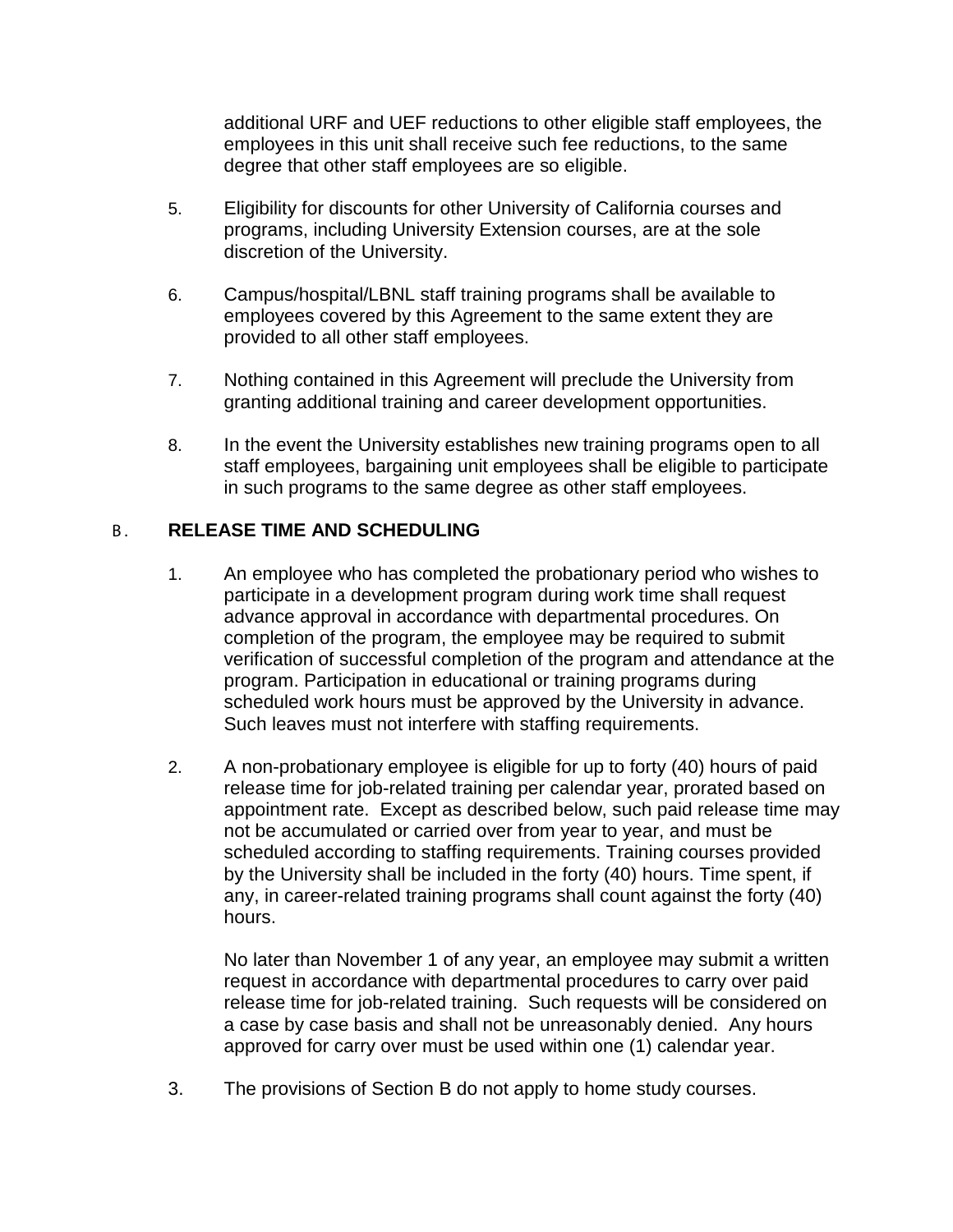4. Development Leave Hours may be used for the time spent taking certification exams that are in furtherance of career-related or position related development.

# **C. PILOT PROGRAM**

The University may establish, on a campus by campus basis, a pilot program for the professional training and development of Bargaining unit employees.

### **D. DISPUTES**

- 1. Disputes arising from this Article may be appealed to the department head in writing within thirty (30) days of the denial. The department head, or his/her designee, shall respond in writing within 10 days stating reasons the appeal is denied. If the department head fails to provide the required response within ten (10) days, the employee may file a grievance in accordance with Article 10 – Grievance Procedure only through Step Two of the grievance procedure. In no circumstances shall such grievances be eligible for appeal to Step 3 of Article 10 – Grievance Procedure, or Article 3 – Arbitration Procedure. The remedy for grievances alleging a violation of this Development article shall be limited to providing the written reasons for the denial of training.
- 2. If an employee is denied leave for education or training based on operational considerations on three (3) separate and consecutive occasions, the department head, or his/her designee, shall discuss with the employee the possibility of scheduling alternative education or training for a future date when operational considerations do not bar such participation.

# E. LAWRENCE BERKELEY NATIONAL LABORATORY (LBNL)

- 1. Position-related programs are directly related to the work assignments or conditions of the employee's current position. In improving performance or mastering responsibilities in the present job, the supervisor takes the lead by identifying development objectives along with corresponding action plans. This is done in conjunction with the employee performance evaluation process. All career employees are eligible for position-related programs. Employees in non-career appointments are eligible for positionrelated programs only when such training is specifically necessary for such employees to perform their respective assignments.
- 2. Career-related programs are related to the development of skills, knowledge, and other qualifications that prepare an employee for other positions within LBNL for which an employee (as evaluated by the supervisor, department head, and Human Resources Operations Manager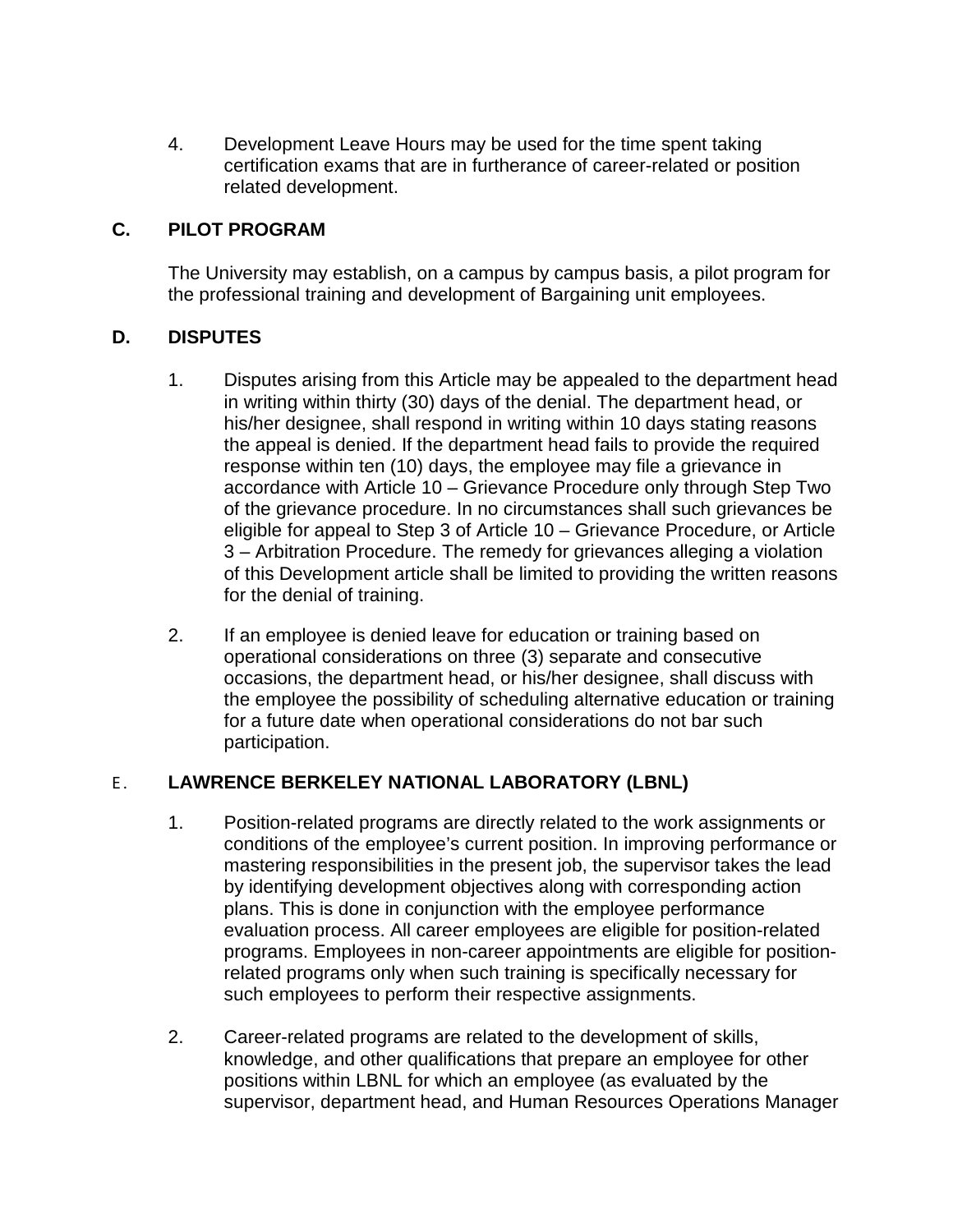or designee) might be an effective competitor. In career planning and development, the employee takes the lead by self-assessing skills, values, career interests, and choices. After completion of the self-assessment, the employee discusses with the supervisor areas of interest to be developed. The supervisor is encouraged to act as the coach and advisor to the employee, helping to map out agreed-on developmental objectives along with corresponding action plans. All career employees are eligible for career-related programs. Employees in non-career appointments are not eligible for career-related programs.

- 3. Educational enrichment programs are related to an employee's personal or career interests outside LBNL that are not related to LBNL's positions for which an employee might be an effective competitor. For example, a course such as music would be considered an educational enrichment program. Educational enrichment programs are the employee's responsibility and are not eligible for benefits under this policy.
- 4. Attendance at all courses, seminars, and conferences of an instructional nature given by accredited universities and colleges, institutes, professional associations, and commercial training organizations is considered part of LBNL's education and training activities and may be part of a formal employee development plan. For administrative purposes, attendance at scientific meetings, professional society meetings, research conferences, and industrial conventions and shows is considered a work assignment and is not necessarily part of a development plan.
- 5. Every career employee is eligible to request a formal development plan. A formal development plan is developed by the employee and his/her supervisor and should be realistic and state job or career goals that are attainable within LBNL's job classification structure. Plans should be structured so that completion of the development program should result in greater employee capability. Formal plans often include a time frame longer than one year. When an employee takes three or more LBNLsupported courses or training programs in a fiscal year, the development plan must be formalized by using the Employee Development Plan form. At a minimum, the plan should include developmental objectives and corresponding action plans for improving or mastering performance in the current position, qualifying for other LBNL positions, or obtaining a specific degree or specialty certificate of value to LBNL's mission.

# 6. **On-Site Training:**

A division director or department head is responsible for arranging specialized training with a department or division. Assistance or advice in any phase of a desired program may be obtained from the Training Administrator in the Human Resources Department. Various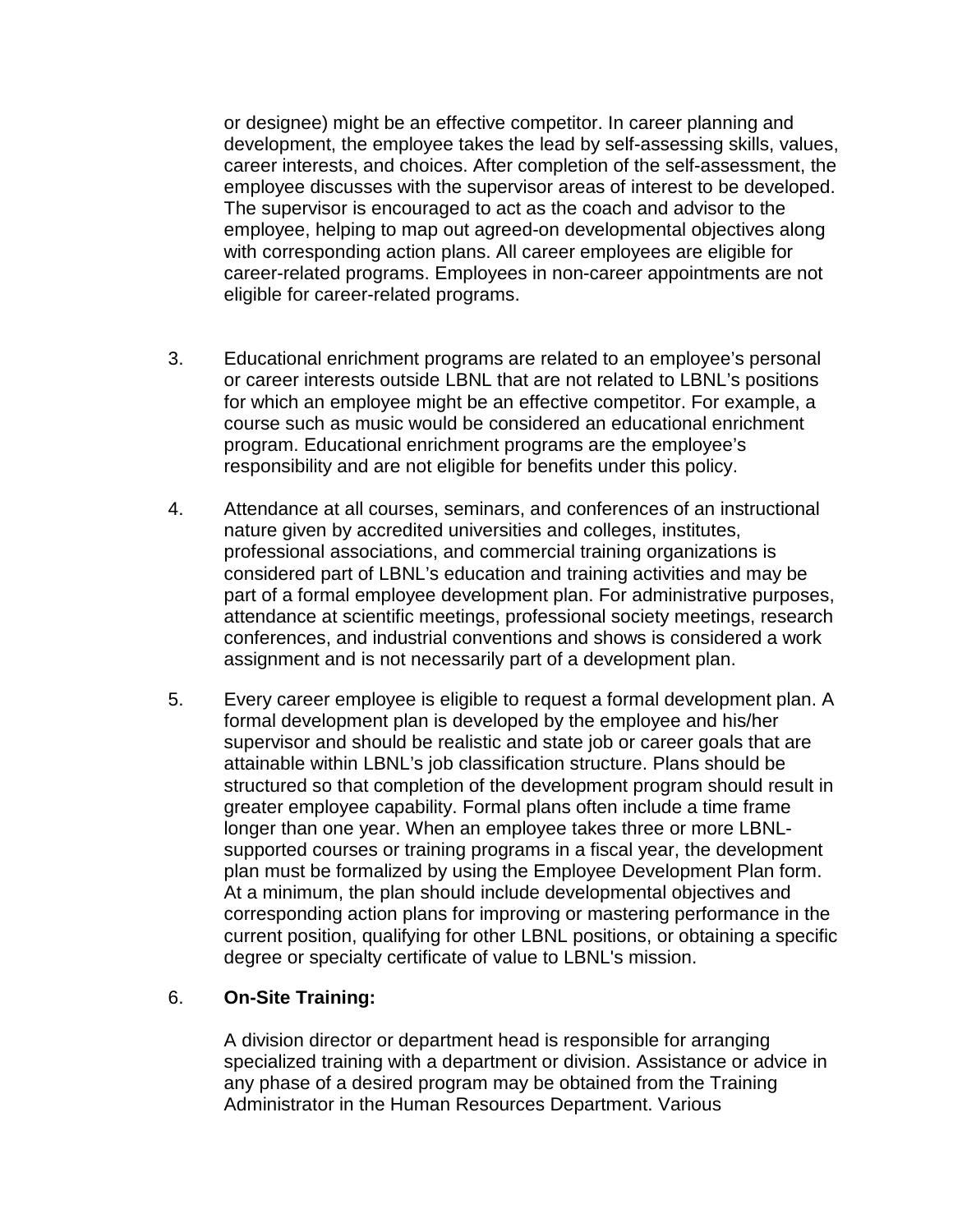organizational units within LBNL, including the Environment, Health and Safety Division, Computing Sciences Directorate, and Human Resources Department, are responsible for developing and/or providing training programs to LBNL employees in their areas of expertise and that are required by law or will enhance employee performance. Procedures for attending interdepartmental training may be found on the Employee Self Service Web site. The Workforce Diversity Office is responsible for administering apprenticeship training programs, other special skills training, and internships.

# 7. **Off-Site Training:**

With the approval of his or her supervisor and department head or division director, an employee may attend off-site training (e.g., outside seminars and workshops) that will be of direct benefit to the employee's assignment. The division director or department head will approve attendance at offsite training only when the benefits to LBNL will, in his or her judgment, more than offset the costs involved, when the required skill or knowledge is not readily available through LBNL training resources, and when the employee's time away from LBNL will not adversely impact current work demands. The division will pay course fees, travel, and all other expenses as necessary.

## 8. **College Degrees, Specialty Certificates, and College Level Courses:**

Career employees who have passed probation may take college-level, specialty certificate, and continuing education courses as described below. Satisfactory job performance is a prerequisite to participation in these Tier 1 and Tier 2 programs. The employee must have an Employee Development Plan approved by his or her supervisor, division director, or the Operations Department Head, and the Human Resources Operations Manager or designee. Approval is based on:

- a. Relevance to LBNL's mission.
- b. Mutual benefit to the employee's career and the long-term interests of LBNL.
- c. Whether there is a reasonable expectation that the employee shall remain as a employee of LBNL for a sufficient period of time to provide a fair return for the training costs.
- d. Whether the proposed curriculum and timetable are realistic.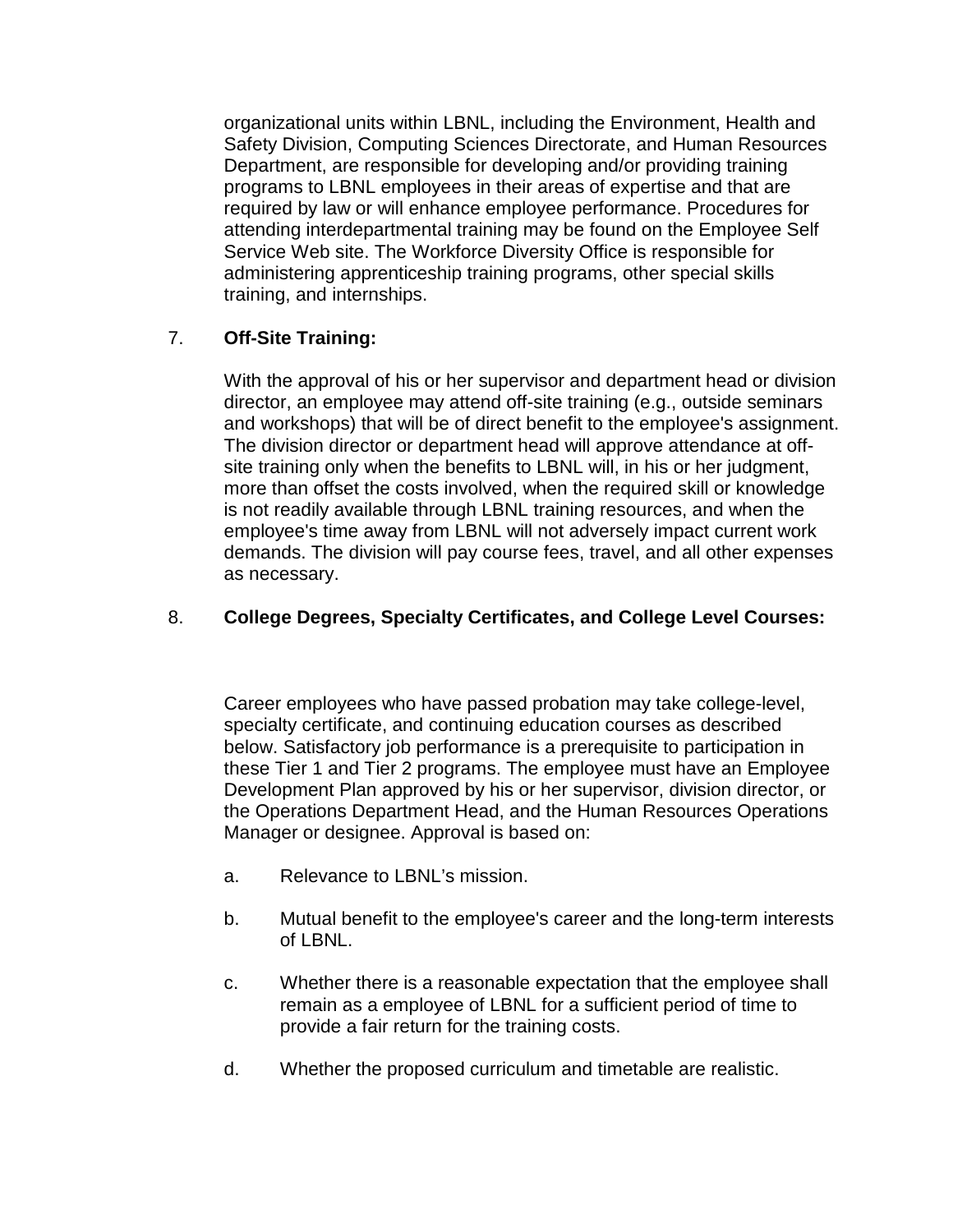e. Whether the department/division's work needs can be met during any employee absences due to attending class.

Employees may be reimbursed as noted below for tuition, laboratory fees, educational fees, and other fees required for registration when the employee submits proof of successful course completion and receipts for payment of fees to the Training Administrator in the Human Resources Department. Nonresident tuition is not reimbursable. Successful completion is receipt of a grade of at least a "C" for undergraduate work or "B" for graduate work if the institution uses the "A–F" system of grading. If there is a choice between receiving a letter grade or a "Pass/Fail" evaluation, the employee must take the letter grade. Reimbursement is also allowed when an employee is forced to withdraw from a course because of work requirements, provided he/she submits evidence from the instructor that the employee's work in the course was satisfactory at the time of forced withdrawal. When necessary, the Human Resources Operations Manager or designee may advance payment of the costs provided the employee agrees to return the payment if the employee is unable to provide evidence of satisfactory completion. Employees who are eligible for the University of California Reduced-Fee Enrollment Benefit must take advantage of that benefit. Employees who terminate employment before the end of the quarter or semester are not eligible for reimbursement of fees unless the termination is due to an involuntary layoff and when the employee was notified of layoff after the beginning of the class. Employees whose fees have been paid through an advance agreement must repay the advance at termination.

Time off with pay may be granted when the employee's absence will not adversely affect progress of work, in accordance with the following provisions:

- The employee must remain in career status during the entire quarter or semester.
- The course or courses must be listed on the Employee Development Plan and approved before registration for each academic quarter or semester.
- Time off to attend and register for approved courses may be allowed only when such courses cannot reasonably be taken outside the employee's scheduled working hours.
- Time off with pay may not exceed six hours per week, including time for travel and registration. Time off with pay is not allowed for study, library, or faculty consultation time. Additional time required must be accounted for by an adjusted work schedule or by use of vacation credit.
- Time off with pay to take Web/Internet based courses is not allowed.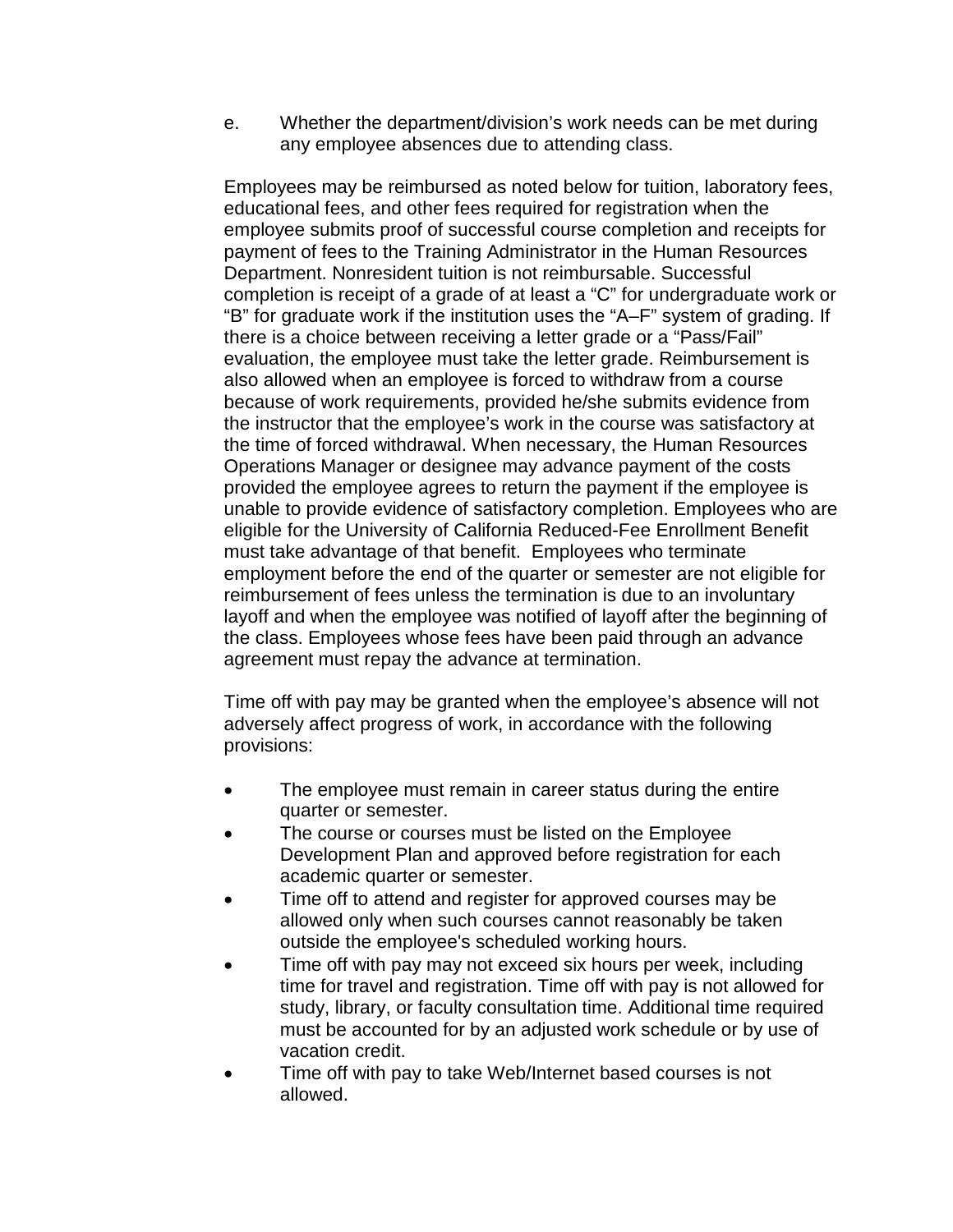#### a. **Tier 1:**

College-level courses leading to an academic degree (A.A., B.S., Ph.D., etc.) or a specialty certificate (Certified Compensation Professional, Certified Cisco Network Technician, Integrated Circuit Engineering, etc.). Degree courses must be offered by an accredited college or university. Specialty certificate courses must be offered by an accredited college or university, university extension program, or recognized professional society. Continuing education units (CEUs) may be reimbursed under Tier 1 when they are part of an approved degree or specialty certificate program. These may be either position- or career-related programs. The employee must exhibit satisfactory progress towards attainment of the degree or certificate for continued eligibility under Tier 1, with the understanding that unanticipated department/division work needs may affect that progress. Employees may be reimbursed 100% for tuition, laboratory fees, educational fees, and other fees required for registration when the employee submits proof of successful course completion and receipts for payment of fees to the Training Administrator in the Human Resources Department.

#### **b. Tier 2:**

Career-related academic programs not leading to an academic degree or a specialty certificate. Courses must be offered by an accredited college or university. Continuing education units (CEUs) may be reimbursed under Tier 2 only when offered by a university or college continuing education program. Employees may be reimbursed two-thirds for tuition, laboratory fees, educational fees, and other fees required for registration when the employee submits proof of successful course completion and receipts for payment of fees to the Training Administrator in the Human Resources Department.

#### **9. Government Licensing and/or Professional Certification:**

For the purposes of this section, government licenses and/or professional certifications are those licenses and certifications required by the employee to hold his or her current position as documented in the position description. Continuing education credit (CEU) courses required for the maintenance of a professional license or certification as noted above are considered position-related courses. The course must be approved by the licensing or certifying agency. The request for course fee reimbursement is the same as for all other position-related training. Fees for license or